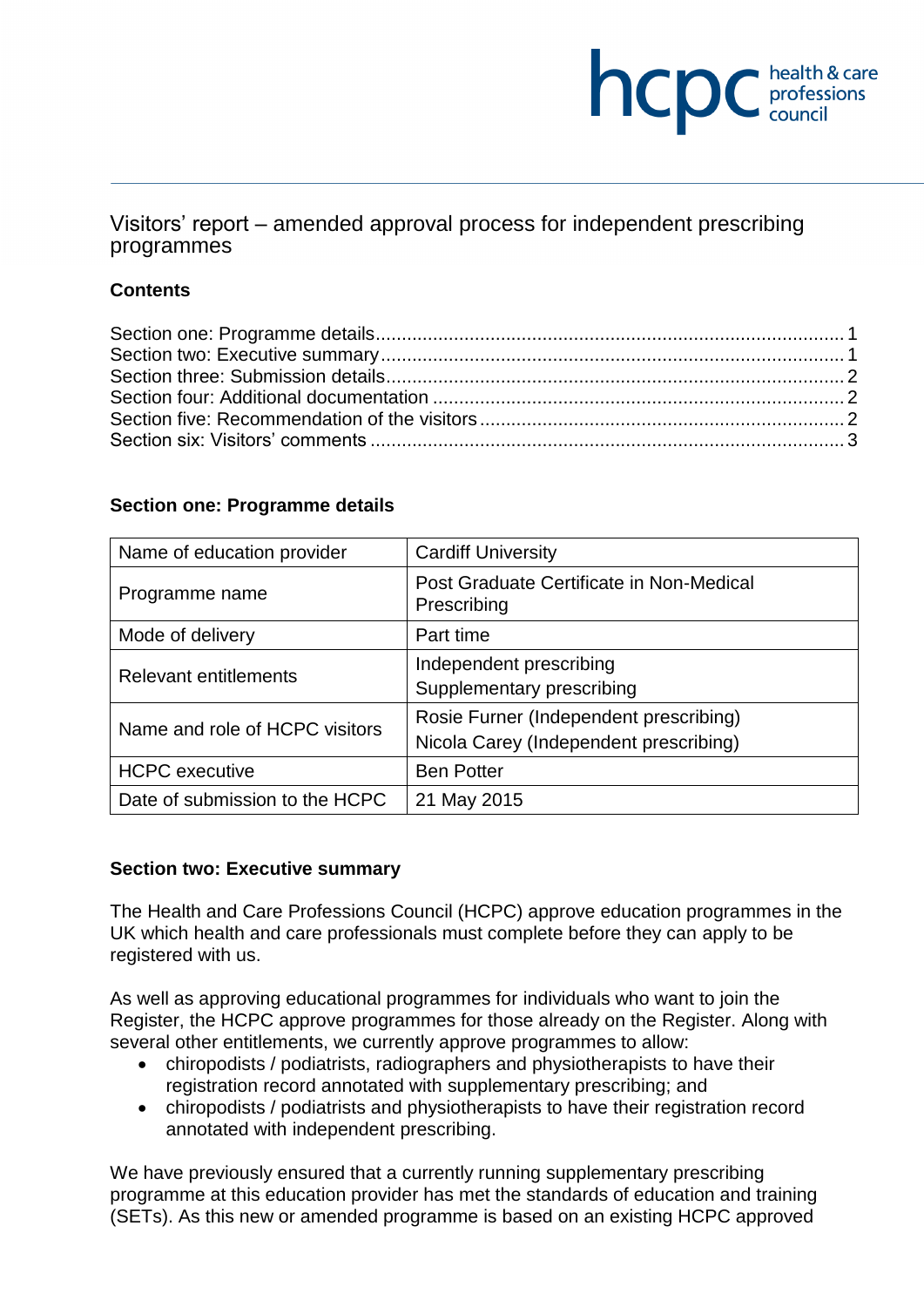supplementary prescribing programme, we can be satisfied that it meets some of the standards for prescribing, which are based on the SETs. However, we have identified some standards where we will need to make a judgement about how the introduction or modification of elements of the programme impact on the way it meets these standards.

To recommend a programme for approval, the visitors must be assured that the programme meets the standards for education providers part of the standards for prescribing, and that those who complete the programme demonstrate an ability to meet the standards for all prescribers (along with the additional standards for independent prescribers where required).

# **Section three: Submission details**

The following required documents were provided as part of the submission:

- Information for applicants (eg advertising materials, admissions / entry criteria)
- Programme specification
- Student handbook
- Information about programme and management team structure, including staff CVs
- Module descriptors
- Extracts from practice placement documents
- Extracts from assessment regulations relating to student progression and external examiners
- Standards for prescribing mapping document

The following additional documents were also provided as part of the submission:

- DSMP training
- DSMP Handbook

# **Section four: Additional documentation**

 $\boxtimes$ The visitors agreed that no further documentation was required in order to make a recommendation.

 $\Box$ 

The visitors agreed that additional documentation was required in order to make a recommendation. The standards for which additional documentation is requested are listed below with reasons for the request.

# **Section five: Recommendation of the visitors**

The visitors agreed to recommend to the Education and Training Committee that:

- $\boxtimes$ There is sufficient evidence to show the programme meets the standards for education providers part of the standards for prescribing, and therefore that the programme be approved
- $\Box$ There is insufficient evidence to determine if or how the programme meets the standards for education providers part of the standards for prescribing. Therefore, a visit is recommended to gather more evidence, and if required place conditions on approval of the programme